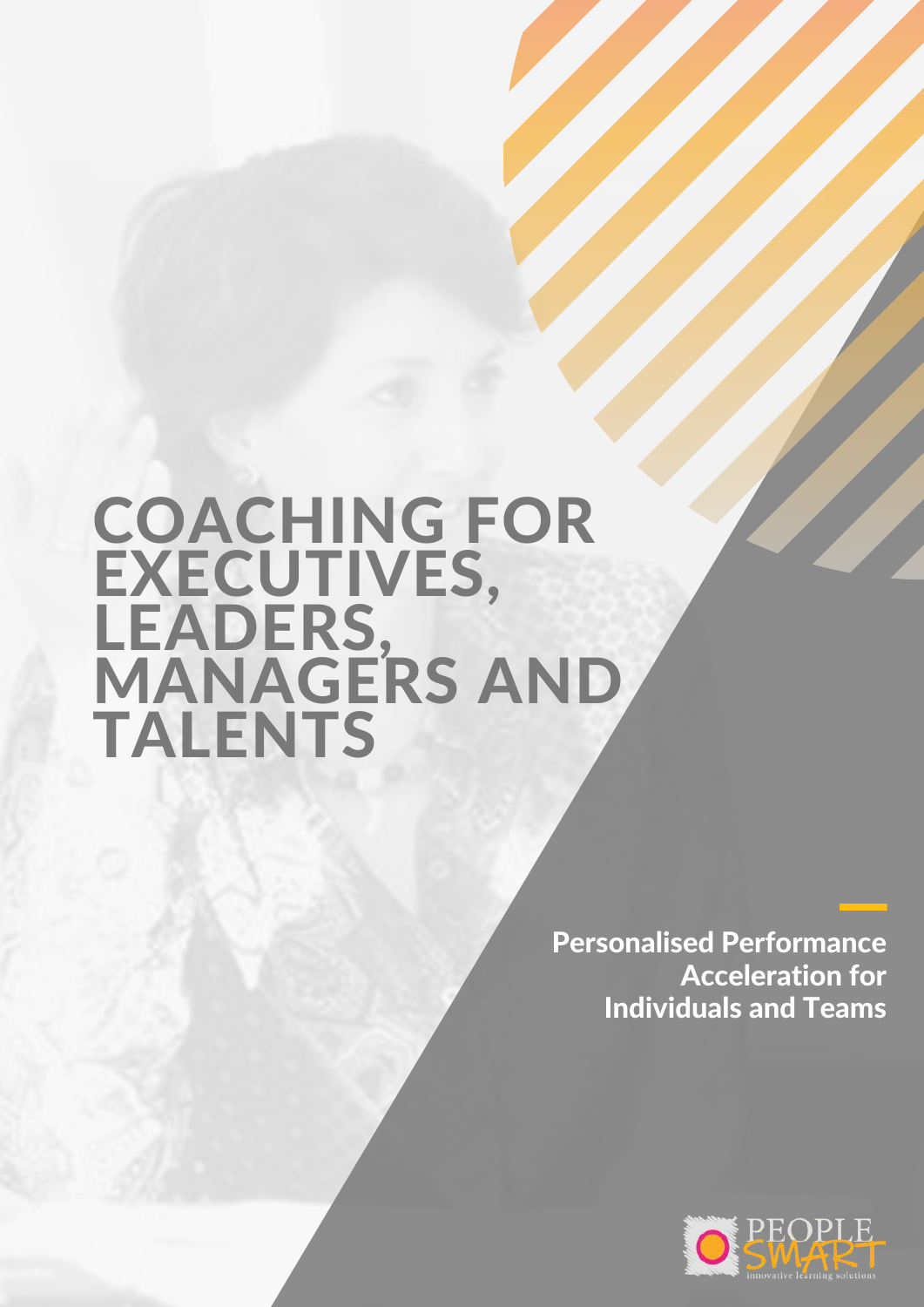*In times of change, during important points in our career or when we feel that our trusted strategies need reviewing and enhancing, what we are looking for can often not be found in the popular learning and development offerings. Working with a professional coach on the other hand can make all the difference. As a trusting partnership coaching provides a safe space of entirely personalised support and focus to grow awareness, acquire new skills and strategies that expand our thinking and lead to more effective choices.*

#### WHAT IS COACHING?

At its core coaching is a partnership between a qualified coach and an individual or team that supports the achievement of extraordinary results, based on goals set by the individual or team and over a defined period of time.

# PEOPLESMART COACHING

#### *Proven impact with ethical standards*

We offer a range of packages that provide between 10 and 20 hours of coaching support with an experienced PeopleSmart coach. All PeopleSmart coaches have backgrounds in business and leadership and are expertly trained coaches, complying with the standards and ethics of professional coaching bodies. They maintain the quality of their work on an ongoing basis through training and supervision and are committed to continual personal development. They are all members of and/or adhere to the Code of Ethics of the Association for Coaching and/or International Coach Federation.



### WHO IS THIS FOR?

*Proven impact with ethical standards*

One of the following might be a good reason to start working with a coach – the ideas may serve as a starting point – your aspirations are the limit.

- Individuals who will soon change or recently changed their role
- Individuals who want to enhance their skills set
- People who want to implement learnings from training and feedback
- Leaders who want to devise their vision and strategy
- Leaders who want to support their teams during change
- Individuals and leaders who need to overcome a performance challenge

### WHAT DO OUR SATISFIED CLIENTS SAY ABOUT OUR COACHING?

"I was really impressed by the level of the coaches & their ability to quickly understand my business *culture" (High Potential – Aerospace)*

*"My coach helped me see that I had different options and build confidence to make decisions I had been putting off" (Leader – Pharmaceutical)*

*"My coach challenged me by questioning how I judged the situation" (Manager – Manufacturing)*